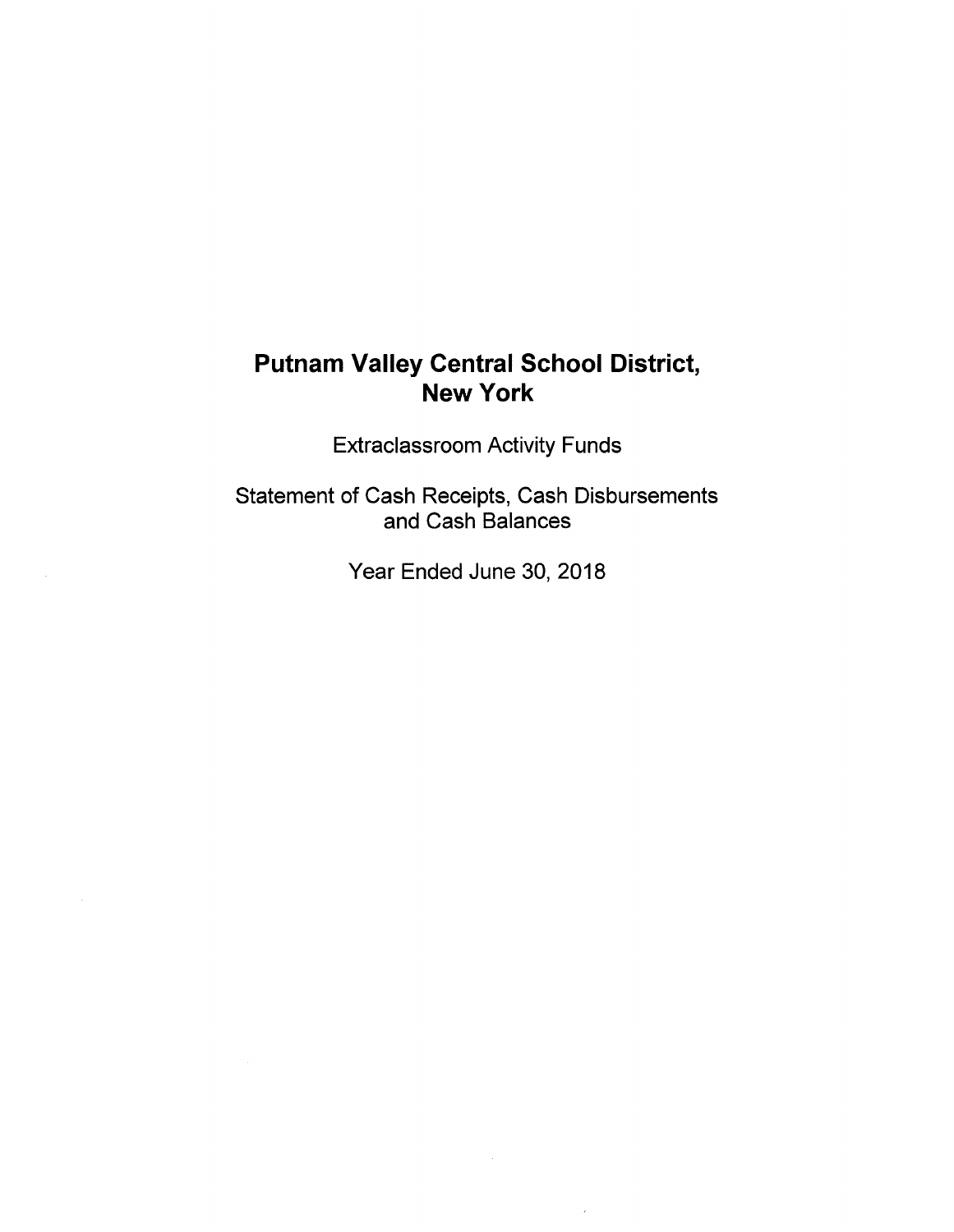

#### **Independent Auditors' Report**

### **The Board of Education of the Putnam Valley Central School District, New York**

#### **Report on the Financial Statements**

We have audited the accompanying statement of cash receipts, cash disbursements and cash balances of the Extraclassroom Activity Funds of the Putnam Valley Central School District, New York, as of and for the year ended June 30, 2018, and the related note to the financial statement.

#### **Management's Responsibility for the Financial Statement**

Management is responsible for the preparation and fair presentation of this financial statement in accordance with the basis of accounting described in Note 1; this includes determining that the cash basis of accounting is an acceptable basis for the preparation of the financial statements in the circumstances. Management is also responsible for the design, implementation and maintenance of internal control relevant to the preparation and fair presentation of financial statements that are free from material misstatement, whether due to fraud or error.

#### **Auditors' Responsibility**

Our responsibility is to express an opinion on this financial statement based on our audit. We conducted our audit in accordance with auditing standards generally accepted in the United States of America. Those standards require that we plan and perform the audit to obtain reasonable assurance about whether the financial statement is free from material misstatement.

An audit involves performing procedures to obtain audit evidence about the amounts and disclosures in the financial statement. The procedures selected depend on the auditors' judgment, including the assessment of the risks of material misstatement of the financial statement, whether due to fraud or error. In making those risk assessments, the auditor considers internal control relevant to the entity's preparation and fair presentation of the financial statement in order to design audit procedures that are appropriate in the circumstances, but not for the purpose of expressing an opinion on the effectiveness of the entity's internal control. Accordingly, we express no such opinion. An audit also includes evaluating the appropriateness of accounting policies used and the reasonableness of significant accounting estimates made by management, as well as evaluating the overall presentation of the financial statement.

We believe that the audit evidence we have obtained is sufficient and appropriate to provide a basis for our qualified audit opinion.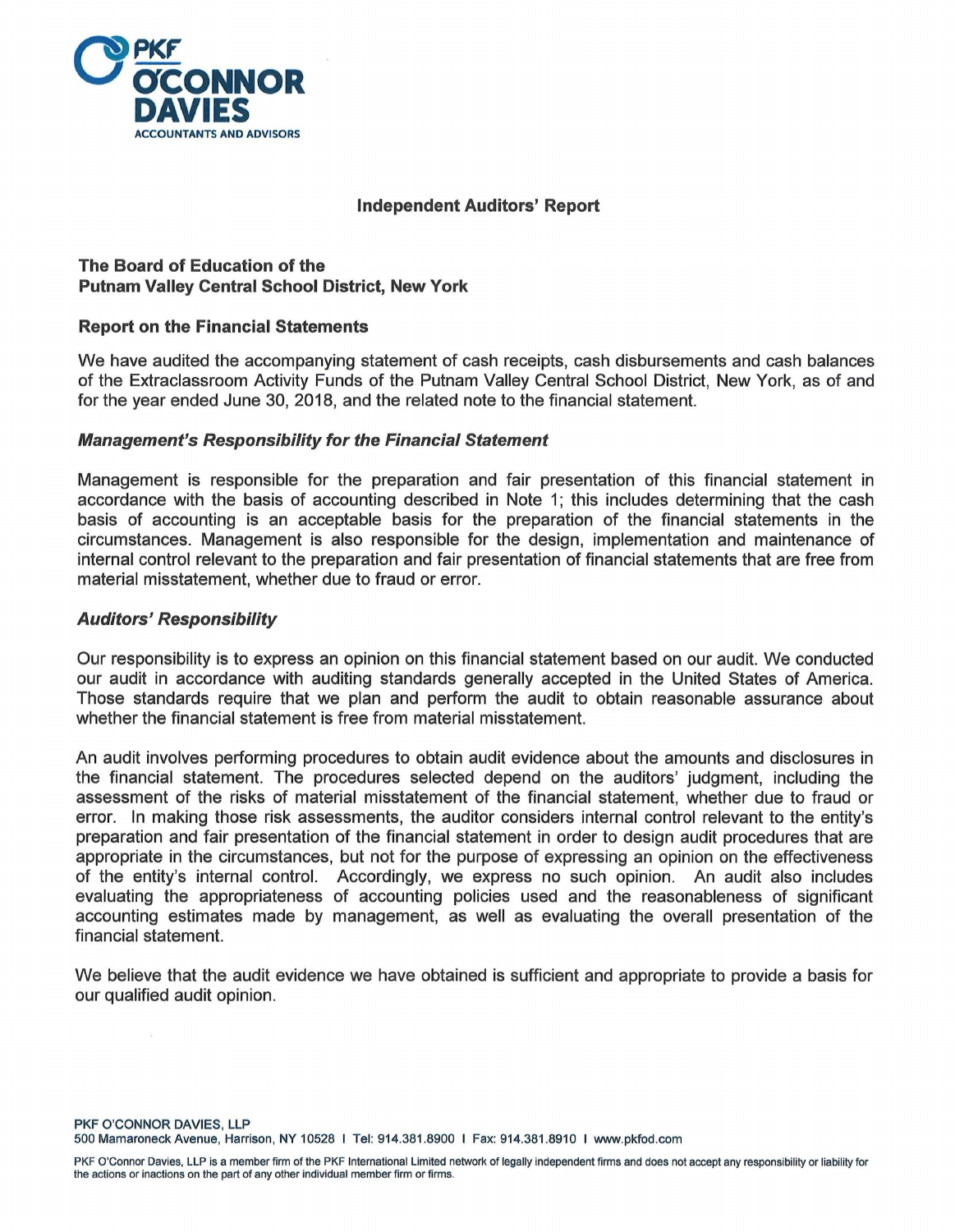#### **Basis for Qualified Opinion**

Controls over cash receipts during the time period between when receipts are first received by student club members and when such receipts are given to School District personnel for initial entry in the accounting records are not sufficient to enable us to extend our audit procedures beyond the receipts recorded. Accordingly, we were unable to form an opinion with respect to the completeness of cash receipts.

#### **Qualified Opinion**

In our opinion, except for the possible effects of the matter discussed in the basis for qualified opinion paragraph, the financial statement referred to in the first paragraph presents fairly, in all material respects, the cash receipts, cash disbursements and cash balances of the Extraclassroom Activity Funds of the Putnam Valley Central School District, New York as of June 30, 2018 and for the year then ended, in accordance with the basis of accounting as described in Note 1.

#### **Basis of Accounting**

We draw attention to Note 1 to the financial statement, which describes the basis of accounting. The financial statement was prepared on the cash basis of accounting, which is a basis of accounting other than accounting principles generally accepted in the United States of America. Our opinion is not modified with respect to this matter.

#### **Restriction on Use**

This report is intended solely for the information and use of the Board of Education, the State Education Department and management and is not intended to be and should not be used by anyone other than these specified parties.

PKF O'Connor Davies, LLP

**PKF O'Connor Davies, LLI** Harrison, New York September 20, 2018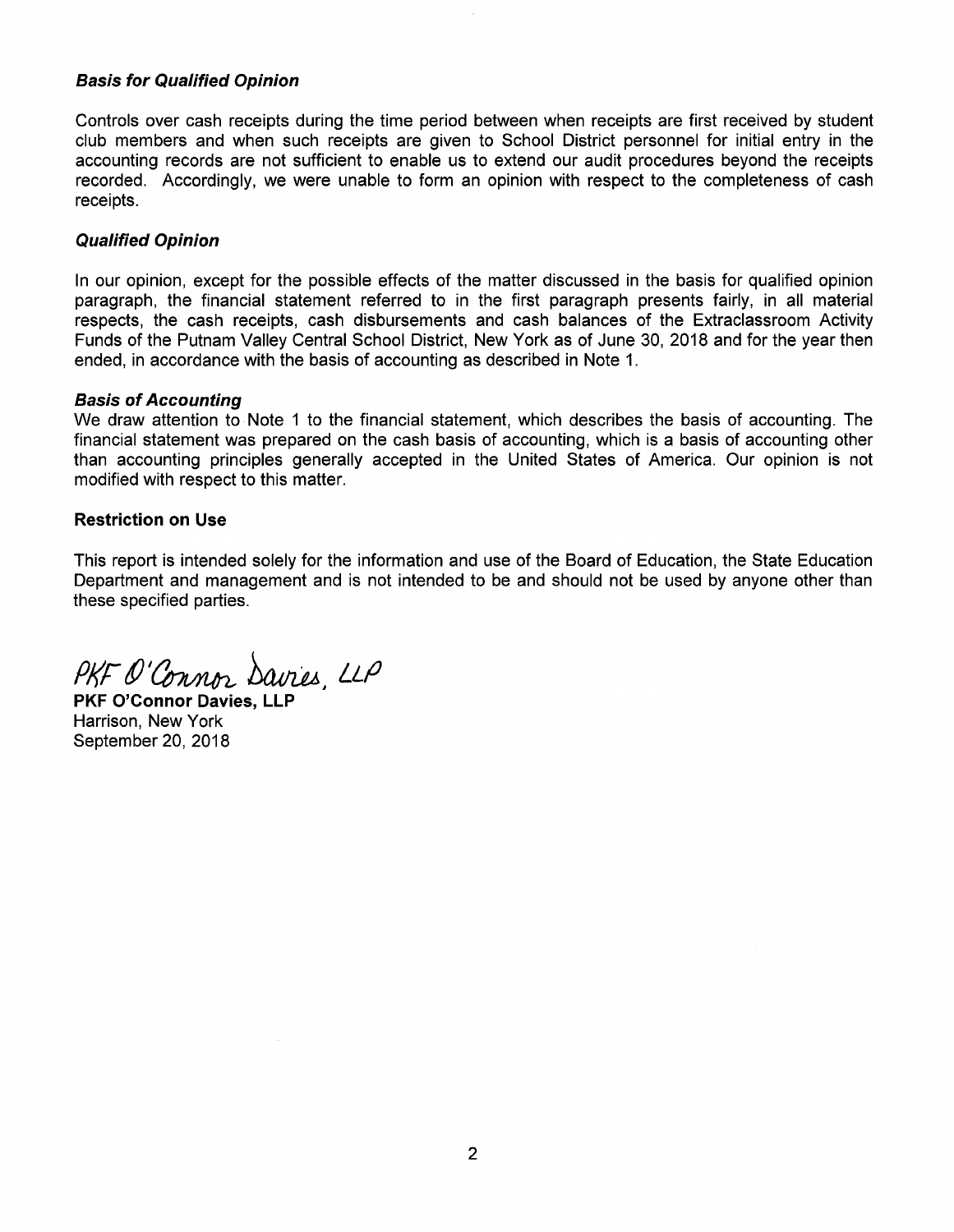## **Putnam Valley Central School District, New York**

#### Extraclassroom Activity Funds Statement of Cash Receipts, Cash Disbursements and Cash Balances Year Ended June 30, 2018

|                                   | Cash<br><b>Balances</b><br>Beginning | Receipts      | Disburse-<br>ments | Cash<br><b>Balances</b><br>Ending |
|-----------------------------------|--------------------------------------|---------------|--------------------|-----------------------------------|
| <b>MIDDLE SCHOOL</b><br>7th Grade | \$<br>5,077                          | \$<br>5,471   | \$<br>4,897        | \$<br>5,651                       |
| 8th Grade                         | 8,636                                | 6,047         | 4,568              | 10,115                            |
| Art Club<br>Drama Club            | 2,787                                | 660           | 690                | 2,757                             |
| Go Green                          | 10,974                               | 3,768<br>223  | 1,368              | 13,374<br>390                     |
| Invoice                           | 1,291<br>318                         |               | 1,124              | 318                               |
| <b>Student Council</b>            | 4,538                                | 53            | 180                | 4,411                             |
| <b>Student Government</b>         | 848                                  | 2,283         | 400                | 2,731                             |
| Yearbook                          | 1,505                                | 2,100         |                    | 3,605                             |
|                                   |                                      |               |                    |                                   |
| <b>Total Middle School</b>        | 35,974                               | 20,605        | 13,227             | 43,352                            |
| <b>HIGH SCHOOL</b>                |                                      |               |                    |                                   |
| Art Club                          | 1,452                                | 1,374         | 664                | 2,162                             |
| Cheerleading                      | 5,859                                | 8,817         | 7,388              | 7,288                             |
| Class of 2017                     | 3,678                                |               | 1,193              | 2,485                             |
| Class of 2018                     | 12,207                               | 21,563        | 33,697             | 73                                |
| Class of 2019                     | 3,952                                | 12,154        | 8,586              | 7,520                             |
| Class of 2020                     | 3,143                                | 2,095         | 1,347              | 3,891                             |
| Class of 2021                     |                                      | 331           |                    | 331                               |
| Drama Club                        |                                      | 920           | 802                | 118                               |
| <b>Environmental Club</b>         | 861                                  |               | 219                | 642                               |
| <b>Friends Network</b>            | 1,714                                |               | 1,714              |                                   |
| <b>GSA</b>                        | 52                                   | 75            | 125                | $\overline{2}$                    |
| <b>History Club</b>               | 10                                   | 345           | 300                | 55                                |
| Interact                          | 66                                   | 60            | 125                | 1                                 |
| Literacy Magazine                 | 349                                  |               |                    | 349                               |
| Make A Difference                 | 3,050                                | 8,054         | 5,544              | 5,560                             |
| Newspaper Club                    | 62                                   |               |                    | 62                                |
| <b>NYSTATE TAX</b>                | 739                                  |               | 719                | 20                                |
| <b>Robotics Club</b>              |                                      | 6,461         | 5,387              | 1,074                             |
| <b>SADD</b>                       | 1,313                                | 220           |                    | 1,533                             |
| <b>Stage Crew</b>                 | 2,044                                | 3,937         | 3,692              | 2,289                             |
| <b>Student Government</b>         | 2,631                                | 1,054         | 1,925              | 1,760                             |
| <b>TempoMental</b>                | 43                                   | 45            | 15                 | 73                                |
| Theatre Works                     | 14,633                               | 18,355        | 20,295             | 12,693                            |
| <b>Video Production Club</b>      | 5,380                                | 50            | 350                | 5,080                             |
| World Lang/Foreign Lang.          | 675                                  | 1,222         | 1,087              | 810                               |
| Wrestling                         | 103                                  | 382           | 100                | 385                               |
| Yearbook                          | 7,710                                | 7,337         | 7,500              | 7,547                             |
| <b>Total High School</b>          | 71,726                               | 94,851        | 102,774            | 63,803                            |
| <b>Total All Schools</b>          | 107,700<br>\$                        | 115,456<br>\$ | 116,001<br>\$      | 107,155<br>\$                     |

The accompanying note is an integral part of the financial statement.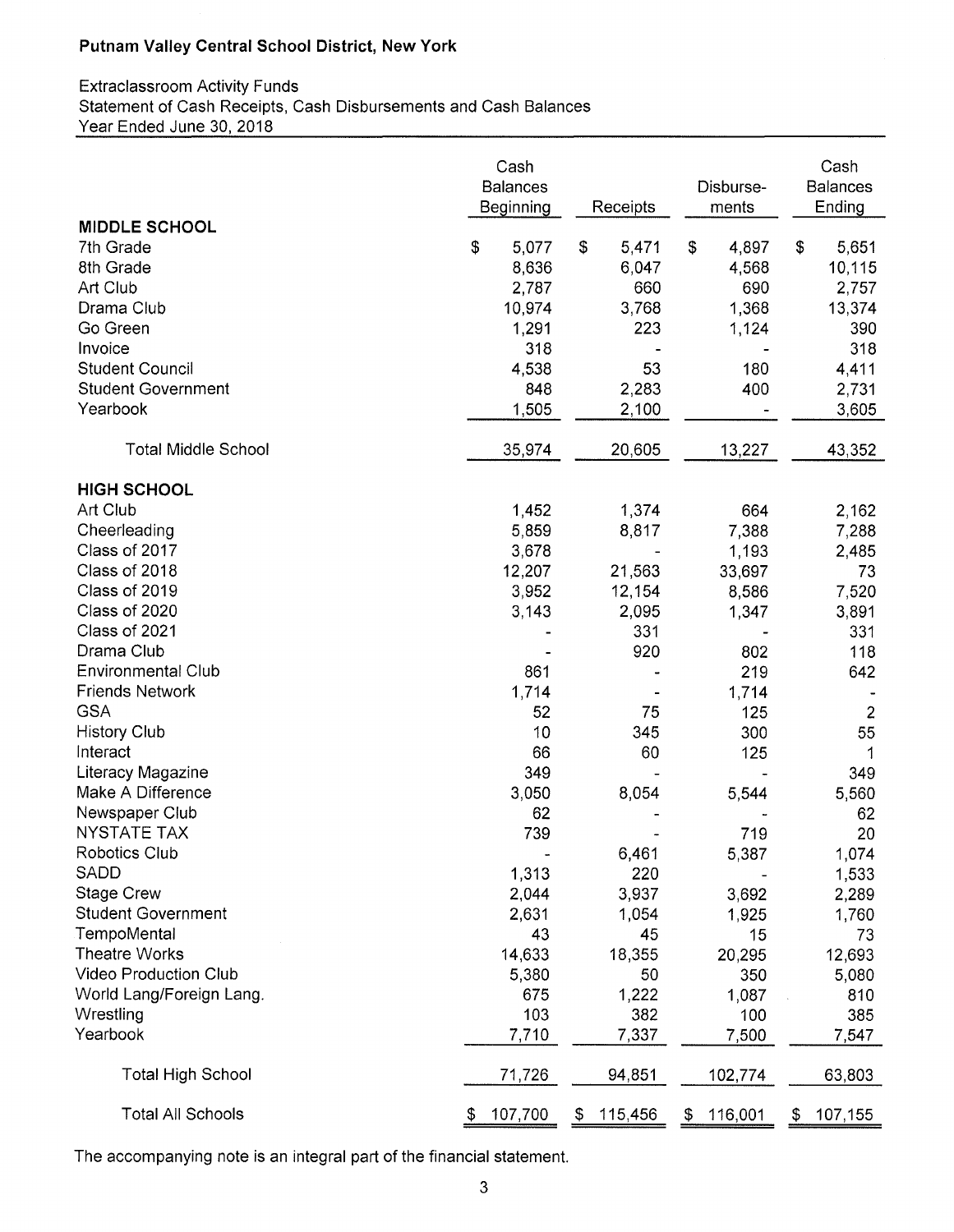Extraclassroom Activity Funds Notes to Financial Statement June 30, 2018

#### **Note 1 - Summary of Significant Accounting Policies**

The transactions of the Extraclassroom Activity Funds are considered part of the reporting entity of the Putnam Valley Central School District, New York ("School District"). These funds are reflected in the financial statements of the School District within the Agency Fund.

#### **A. Basis of Accounting**

These financial statements were prepared on the basis of cash receipts and cash disbursements in conformity with the accounting principles prescribed by the New York State Department of Education, which is a comprehensive basis of accounting other than generally accepted accounting principles. Under this basis of accounting, revenues are recognized when cash is received and expenditures are recognized when cash is disbursed.

#### **8. Cash and Equivalents and Risk Disclosure**

**Cash and equivalents** Cash and equivalents consist of funds deposited in demand deposit accounts, time deposit accounts and certificates of deposit with original maturities of less than three months.

The Extraclassroom Activity Fund's deposits and investment policies follow the School District's policies. The School District's deposits and investment policies are governed by State statutes. The School District has adopted its own written investment policy which provides for the deposit of funds in FDIC insured commercial banks or trust companies located within the State. The School District is authorized to use demand deposit accounts, time deposit accounts and certificates of deposit. Permissible investments include obligations of the U.S. Treasury, U.S. Agencies and obligations of New York State or its political subdivisions.

Collateral is required for demand deposit accounts, time deposit accounts and certificates of deposit at 100% of all deposits not covered by Federal deposit insurance. The School District has entered into custodial agreements with the various banks which hold their deposits. These agreements authorize the obligations that may be pledged as collateral. Such obligations include, among other instruments, obligations of the United States and its agencies and obligations of the State and its municipal and school district subdivisions.

#### **Risk Disclosure**

**Interest Rate Risk** - Interest rate risk is the risk that the government will incur losses in fair value caused by changing interest rates. The School District does not have a formal investment policy that limits investment maturities as a means of managing its exposure to fair value losses arising from changing interest rates. Generally, the School District does not invest in any long-term investment obligations.

**Custodial Credit Risk** - Custodial credit risk is the risk that in the event of a bank failure, the School District's deposits may not be returned to it. GASB Statement No. 40 directs that deposits be disclosed as exposed to custodial credit risk if they are not covered by depository insurance and the deposits are either uncollateralized, collateralized by securities held by the pledging financial institution or collateralized by securities held by the pledging financial institution's trust department but not in the School District's name. The School District's aggregate bank balances that were not covered by depository insurance were not exposed to custodial credit risk at June 30, 2018.